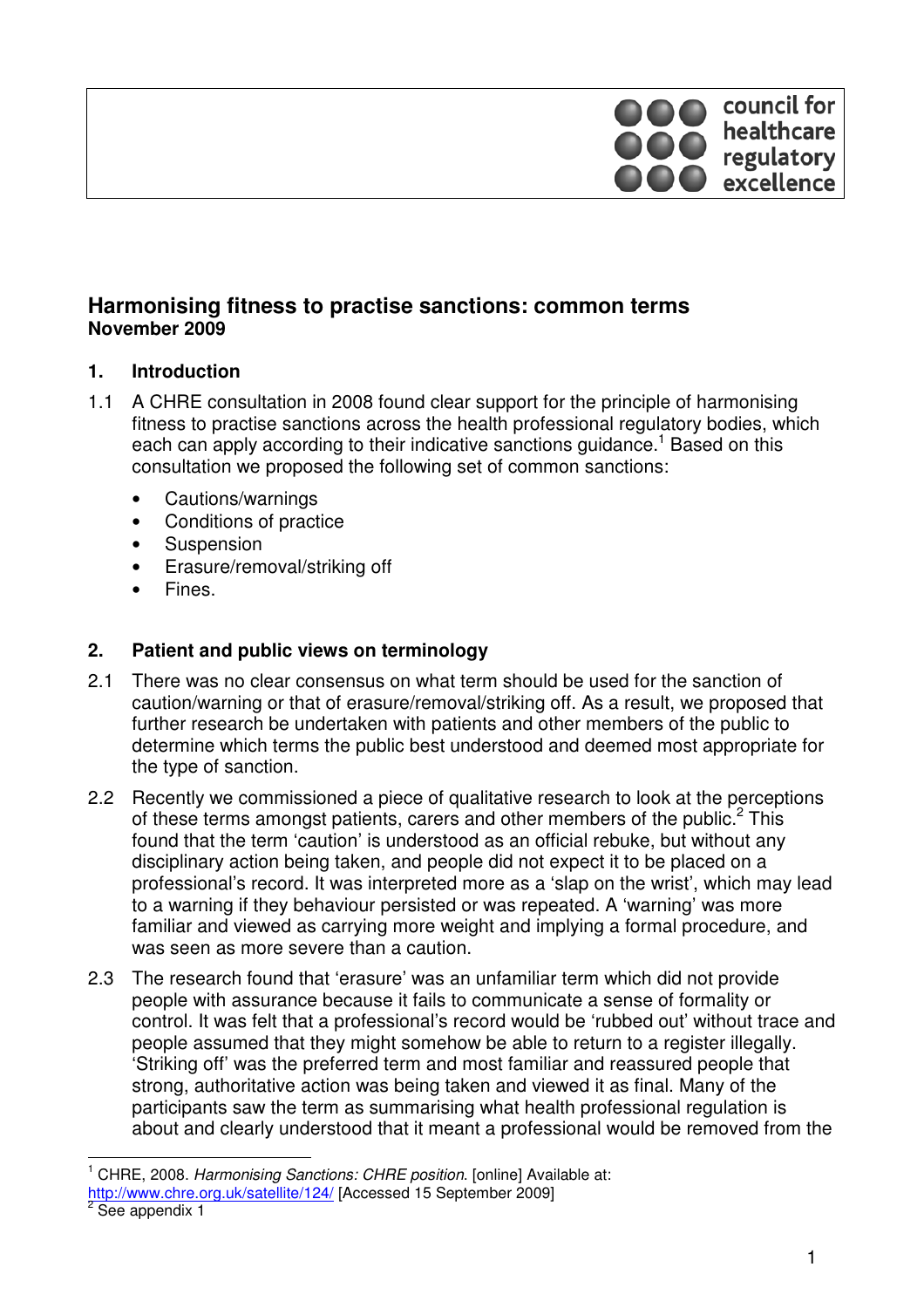register of those entitled to practise. Participants were also reassured by the term because they imagined that a professional's record would be in some way crossed out, but still remain visible.

2.4 'Removal' was seen as more flexible and comprising a broader range of options, with the possibility of restoration at a future date. It provided people with less assurance than 'struck off' and a number of participants envisaged that the professional would be moved to a different section of a register with some believing that they may continue in a different role or be demoted.

### **3. Conclusion**

- 3.1 Following our initial consultation on harmonising the set of sanctions across the regulatory bodies and our recent research on sanctions terms, we therefore propose that there should be the following single set of sanctions available to all regulatory bodies:
	- 'Warning' appropriate in cases in which there is a need to indicate to a registrant, and more widely to the profession and the public, that their conduct or behaviour fell below acceptable standards, but when there is no need to take action to remove or restrict a registrant's right to practise.
	- 'Conditions of practice' conditions enable registrants to take steps to remedy any deficiencies in their practice while placing restrictions on the types of work that they may undertake. Conditions might be appropriate when there is evidence of incompetence or significant shortcomings in a registrant's practice, but the panel is satisfied that there is potential for the registrant to respond positively to retraining and supervision. Conditions are also likely to be appropriate when a registrant's fitness to practise is impaired by ill health, but they demonstrate sufficient insight to comply with conditions.
	- 'Suspension' the registrant is not able to practise for a specified period of time. Suspension can be used to send out a signal to the registrant, the profession and public about what is regarded as unacceptable behaviour. Suspension from the register also has a punitive effect (if not intention), in that it prevents the registrant from practising and may therefore prevent them from earning a living in that profession during the period of suspension.
	- 'Striking Off' the most severe sanction, removing the registrant from the register. When this happens there is a general expectation that it will normally be for life and that the registrant will not be able to practise again.
	- 'Fines' a contentious option, but on balance, the need to ensure that a sanction can be imposed against all types of registrant, including businesses, when there is a fall in standards has led us to conclude that fines have a place in a common sanction set.<sup>3</sup>

 3 See CHRE (2008) Harmonising Sanctions: CHRE position for detailed information on why we believe these are the appropriate set of sanctions available at: http://www.chre.org.uk/satellite/124/ (accessed 9 July 2009)